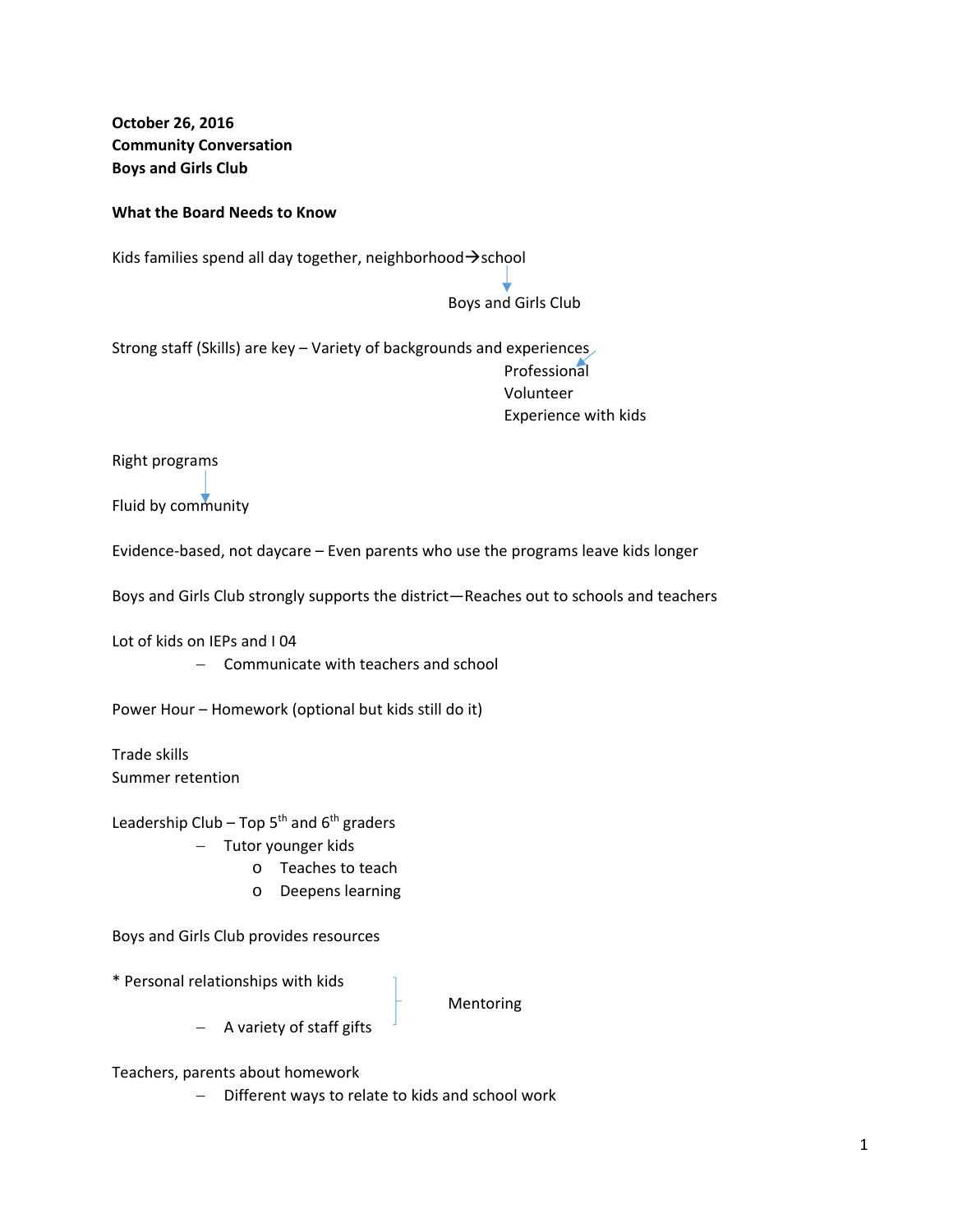| Reinforce school teachers                                                                                                                      |
|------------------------------------------------------------------------------------------------------------------------------------------------|
| Boys and Girls Club see parents everyday<br>(but not at school)                                                                                |
| Parent-education communication link                                                                                                            |
| <b>Emotional needs</b><br>Single parents with IEP kids<br>At home<br>Fill gaps for other kids as they work with IEP kids<br>kids raise<br>kids |
| Parents and kids have lots of social/emotional and Boys and Girls Club can deal with it                                                        |
| Parent interaction<br>Personalization for different kids<br>Clubs and small groups to help here                                                |
| Affordability!<br><b>Expand this</b><br>Get word out<br>Time for kids to choose what they want to do<br>Get the kids to see the real world     |
| All kinds of kids<br>Kids have opportunities to find strengths                                                                                 |
| Activities beyond sports<br>"Find your fit"<br>Everyone can fit in<br><b>Many Options</b><br>O<br>Exposure to a lot of opportunities           |
| Well-roundedness<br>People and citizens                                                                                                        |
| What's Possible within this Partnership? And Requests                                                                                          |
| Feels like two (2) districts<br>Lack of solid friendships across demographics<br>A central connecting place<br>A common community center       |
| <b>Build relationships</b>                                                                                                                     |
| As kids, schools divide<br>Boys and Girls Club could unite - One kid connects with many                                                        |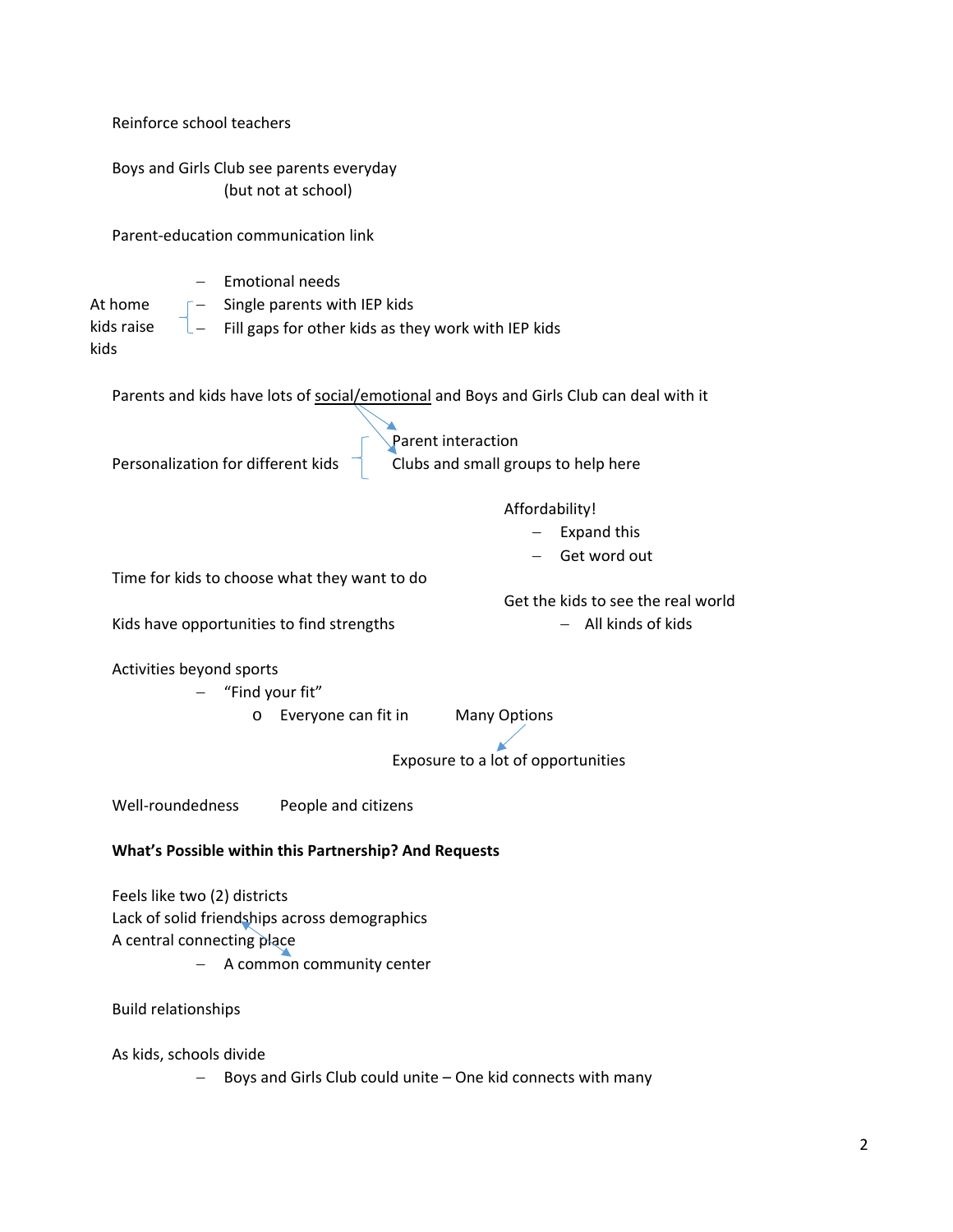Intra‐mural sports program will unite kids

Butler Tech as resource to Boys and Girls Club

District builds community within elementary schools and that can help the Boys and Girls Club as they expand

Boys and Girls Club is an extension of school

- New building will contain a community of skill sets to offer students Butler Tech partnership can help

More kids/

- Open to all Stay diverse **Diversity** 

Professional Development

Use what is in district to expand what Boys and Girls Club does Eg. Curriculum Night

It's not about "free," and the same of the Messaging is key It's about the augmented education Partner with district to get word out

Opportunity to talk to Lakota families

Very diverse programming

Busing to the club is essential to diversity

Another opportunity to create diverse experiences

If Boys and Girls Club know curriculum in school, they can create even better programs (on top of the parent connection) and teachers knowing what happens in the club

- Communication both ways
- $-$  Another advocate to the building

Lakota purchasing power

- Partner to save transportation costs
- $-$  Human capital  $\rightarrow$  Get parents to volunteer in the Boys and Girls Club and schools

Build whole family together

 $-$  Life skills